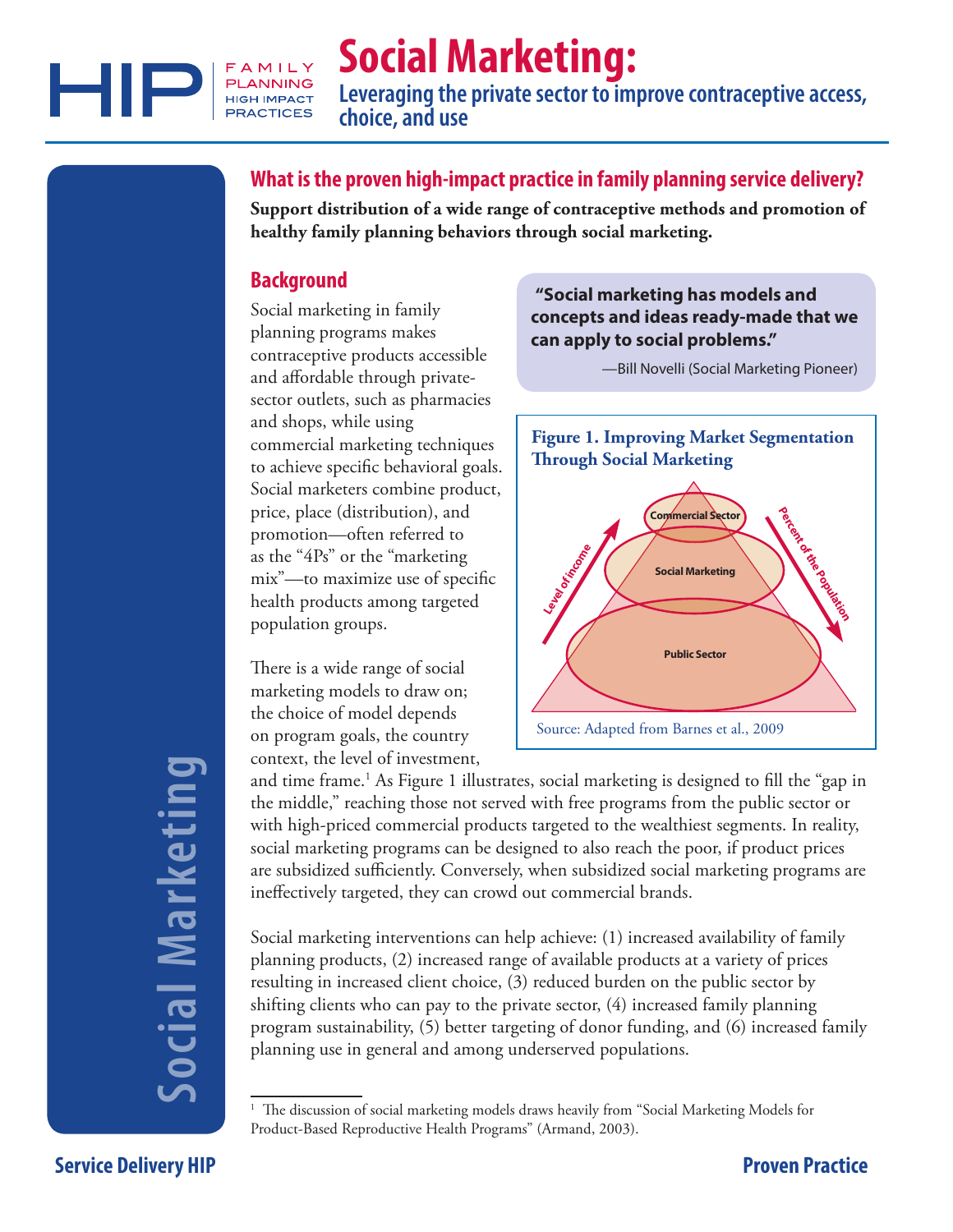Social marketing is one of several "high-impact practices in family planning" (HIPs) identified by a technical advisory group of international experts. When scaled up and institutionalized, HIPs will maximize investments in a comprehensive family planning strategy (USAID, 2011). For more information about HIPs, see [http://](http://hips.k4health.org/about-hips) [hips.k4health.org/about-hips](http://hips.k4health.org/about-hips).

# **Why is this practice important?**

**Social marketing can promote a wide range of methods,** including oral contraceptives, condoms, emergency contraception (EC), injectables, and Cyclebeads® for the Standard Days Method. There is strong evidence to show the impact of social marketing programs on the availability of condoms, oral contraceptives, and Cyclebeads.

- In Pakistan, the social marketing program supports 70% of the market share for **condoms** (Raham, 2007).
- Studies in Benin, the Democratic Republic of Congo, and Ecuador found that social marketing campaigns increased awareness and sales of CycleBeads for the **Standard Days Method** (IRH, 2008).
- • In Bangladesh, the social marketing program has been highly successful at social marketing of **injectables** (RCS, 2003; RCS, 2006; Eminence, 2010).
- • Social marketing of **EC, implants, and IUDs** is less common and research on the impacts of these programs is still limited.

#### **Social marketing programs improve access by tapping into large networks of private providers.** Social

marketing complements the public-sector family planning distribution system by utilizing the extensive network of commercial and non-governmental sector outlets, such as pharmacies, shops, community-based distributors, private health care providers/outlets, kiosks, and community health workers. Together, the public and private distribution systems provide more extensive access and population coverage than the public sector could provide alone.

**Social marketing helps reduce geographic and socio-economic disparities in family planning use.** Analysis of Demographic and Health Survey (DHS) data shows that women who are young, poor, less educated, and who live in rural areas have more difficulty meeting their family planning needs than their counterparts. These inequities exist in all regions except Central Asia, and the gaps are larger and more common in sub-Saharan Africa. In addition, many countries in sub-Saharan Africa demonstrate little or no progress toward reducing the equity gap (Ortayli and Malarcher, 2010). Social marketing programs can be targeted to these underserved groups. Analyses of DHS data have shown that even among the poorest people in the poorest countries, significant numbers of women obtain their contraceptive method from a private-sector source (PSP-One, 2005). Much of this access through privatesector outlets has been made possible by social marketing programs.

#### **Social marketing helps reach underserved young people.**

Adolescents generally prefer to obtain contraceptive methods from private-sector sources, which tend to provide more anonymity than public-sector sources (Meekers et al., 2001). Through subsidization, social marketing reduces the true market cost of

**Social Marketing** has been used to improve access to and use of a variety of family planning and other health products.

#### **Family Planning**

- • Combined oral contraceptives
- Progestin-only oral contraceptives
- • Condoms (male and female)
- Injectables
- • CycleBeads
- • Emergency contraception

#### **Child Health**

- • Oral rehydration solution (ORS)
- • Zinc
- Household water treatment (liquid, tablets, and sachets)
- Soap

#### **Maternal Health**

- Iron/folic acid
- • Vitamins
- • Safe delivery kits

#### **Malaria**

- **Bednets**
- • Artemisinin-based combined therapies (ACTs)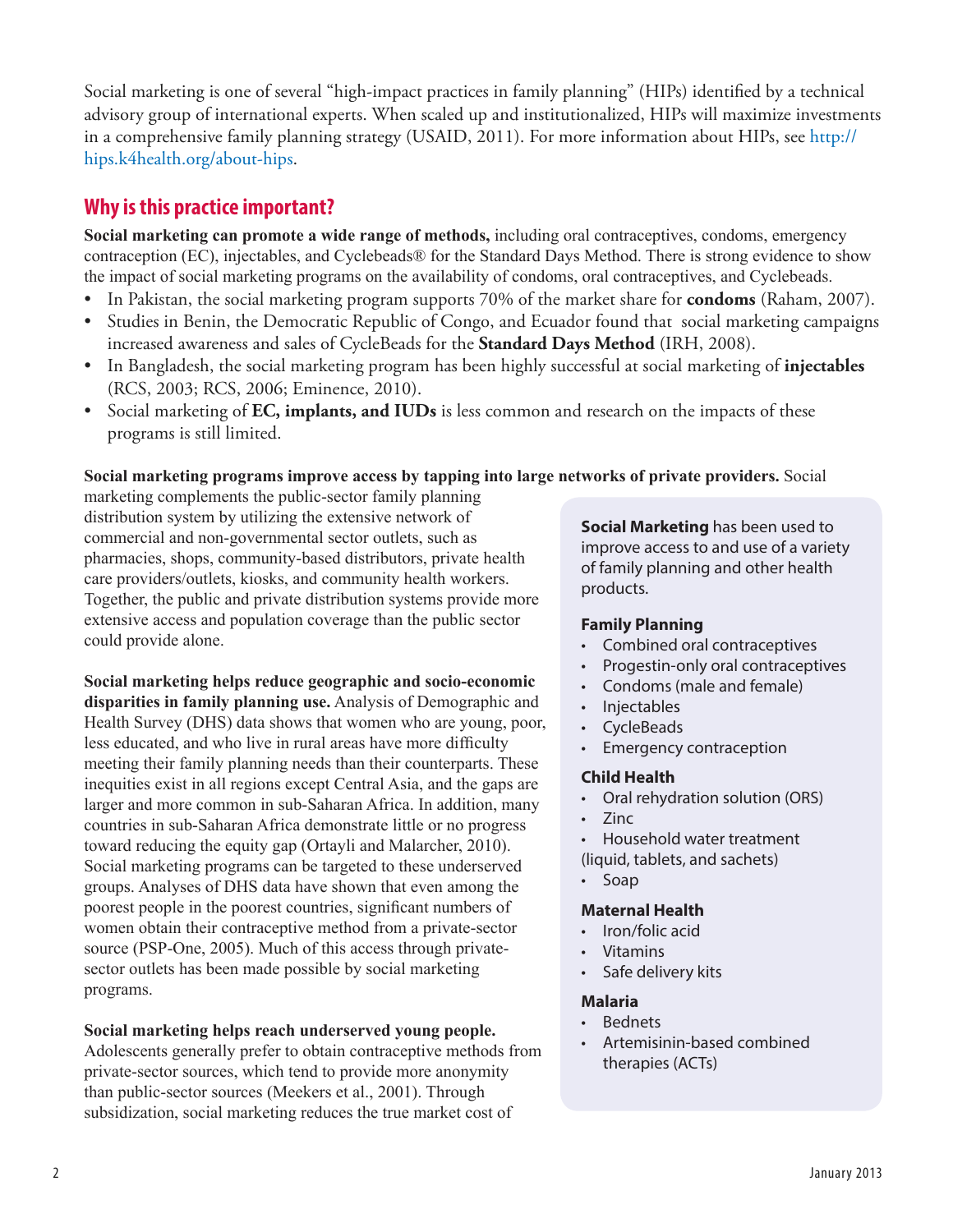these services to improve accessibility for the young and poor. For example, in Bangladesh, the majority of young married women use socially marketed contraceptives sold by a local NGO and obtained through pharmacy outlets (Karim et al., 2007) (see Figure 2).

# **What is the impact?**

#### **Social marketing programs increase**

**contraceptive use.** At least three systematic reviews of social marketing programs found that these programs have had a positive impact on clients' knowledge of and access to contraceptive methods and on condom use (Chapman, 2003; Madhavan, 2010; Sweat et al., 2012). The reviews note that the programs demonstrate the largest increases for condom use and that the extent of knowledge and behavioral change varied between country programs. A 2012 metaanalysis concluded that the "cumulative effect of



condom social marketing over multiple years could be substantial" (Sweat et al., 2012). A recent DFID review concluded, "Engagement with the private sector via social marketing and franchising can increase access to contraceptives to women who need them. Although, it is less clear whether they can reach the very poorest" (Mulligan, 2010).

In urban North India, a three-year social marketing campaign for condoms reversed a steady decline in total condom sales, increasing sales by 21% (from 201 million pieces sold to 243 million). Moreover, pre-post surveys showed that nearly 70% of men with high exposure to the campaign reported current condom use with their spouse compared with only 50% of men who were not exposed (PSP-One, 2008).

Figure 3 shows the increasing contribution that social marketing is making globally. In the past 10 years, social marketing programs have doubled the number of couple-years of protection that they support.

**Social marketing programs reach youth effectively.** A four-country study assessed results of contraceptive social marketing programs that relied on mass media, peer education, and youth-friendly services to increase contraceptive use among male and female adolescents (Agha, 2002). Results showed that interventions targeted at adolescents can be effective in changing attitudes and sexual behavior if they include multiple channels of communication, reach a substantial proportion of young adults, and make contraceptives widely available. In particular, in Cameroon, where the implementation was over a longer duration and was more intense than in other countries, the intervention proved effective in changing contraceptive use behavior among young men and women.

**Social marketing programs help to sustain family planning gains.** In Morocco, using the manufacturer's model, a USAID project entered into a partnership with the pharmaceutical companies Wyeth and Schering in the 1990s to lower the price of two low-dose oral contraceptive brands in return for a time-limited communications campaign. USAID also worked with these manufacturers to establish a "Return-to-Project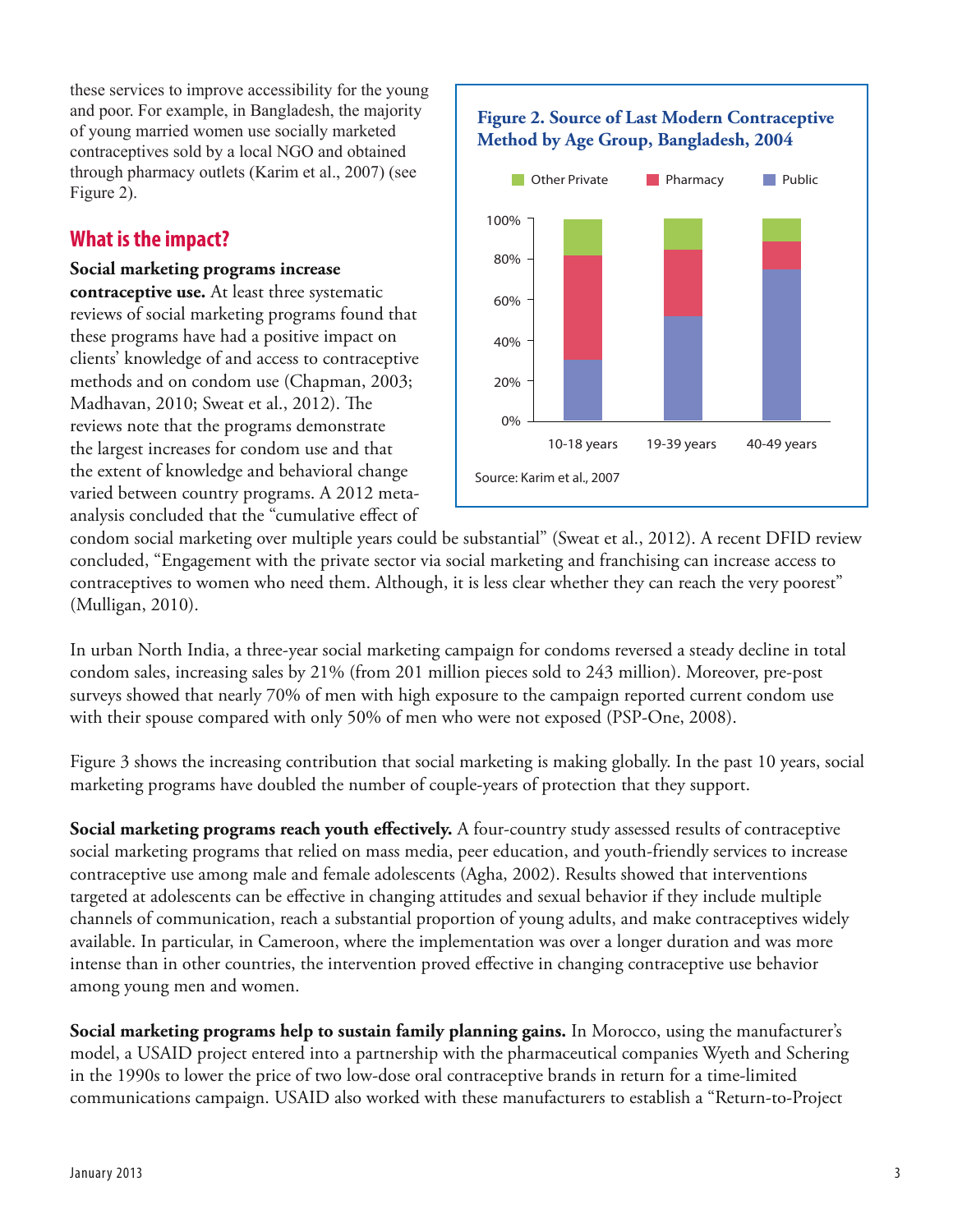Fund" so that promotional activities could be sustained after the graduation of USAID support. Results from the DHS show that after the social marketing program started, there was a substantial increase in the proportion of women in the three poorest wealth quintiles using oral contraceptives (Agha et al., 2005), so much so that the gap between rich and poor in oral contraceptive use was reduced to a few percentage points post-graduation in 2003. Moreover, increases in contraceptive use were sustained after USAID graduated its promotional support (Agha and Do, 2008).



# **How to do it: Tips from implementation experience**

Social marketing is an appropriate approach to introduce or promote when: (1) unmet need for contraceptive supply methods is moderate to high; (2) sustained behavior change communication is needed; (3) availability of private-sector outlets would greatly enhance access; (4) clients have moderate intention and ability to pay for family planning products and services; and (5) branding can significantly increase the acceptance of a product or an idea.

There are three main social marketing models: the NGO model, the manufacturer's model, and hybrid models. The type of model to use depends on health impact and sustainability goals (see box on next page).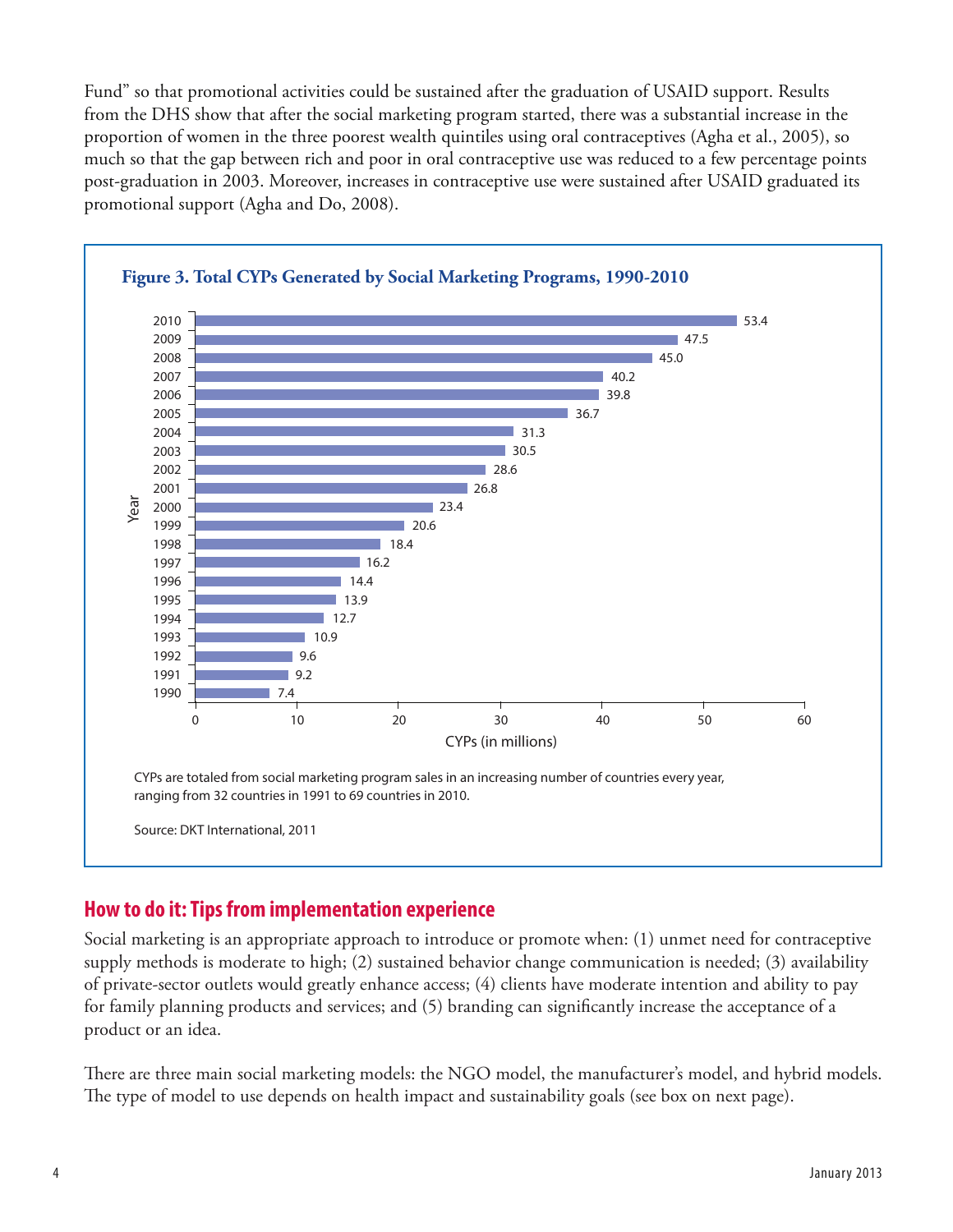# **Three Social Marketing Models**

**The NGO model** is more likely to focus on achieving health impact and serving the poor because it does not need to secure a financial return and does not need to be concerned with program sustainability in the short run. Social marketing programs managed by NGOs have greater control over the full marketing mix as brands are often created and managed in-house rather than by a commercial manufacturer.

#### **The NGO Model:**

- Provides subsidies for all four elements of the marketing mix for a sustained period of time
- Has the greatest impact on increasing access to and reducing unmet need for family planning among the most vulnerable populations
- Operates usually with an NGO managing product registration and importation, pricing, distribution, and promotion
- Works well in the following context: extreme poverty, weak distribution systems, poor public health systems, and low ability to pay for family planning

The **manufacturer's model** is a partnership between product manufacturers or suppliers that control the product and brand and the donor that supports demand-creation efforts to grow the overall market. In addition, these programs generally support the expansion of commercial

#### **Socially Marketed Condoms in Myanmar Using the NGO Model**



In Myanmar condoms were virtually invisible when PSI launched its Aphaw brand of condoms, which means"trusted companion." PSI developed a culturally sensitive brand name and packaging, subsidized the price to make it affordable, and invested in a large-scale behavior change campaign to promote the brand and overcome resistance and taboos against condoms. The project also identified a range of population groups that practice high-risk behaviors and developed a targeted campaign to reach them (UNAIDS, 2000).

distribution systems to expand the reach of commercial brands into more distant areas. Programs using the manufacturer's model often negotiate the introduction of lower-priced commercial brands, or price reductions for existing brands, in exchange for market-building support.

#### **The Manufacturer's Model:**

- Uses relatively small, time-limited subsidies for just one or two elements of the marketing mix (typically promotion and distribution) and usually relies on the commercial company to manage the product, branding, and price
- • Has the greatest impact on increasing family planning program sustainability and better targeting of donor funding
- • Negotiates with contraceptive method manufacturers to introduce lower-priced and good-quality versions of their higher-priced family planning products onto the market
- Works well in the following context: countries where large segments of the population have the ability to pay for family planning and where free and subsidized products are effectively targeted to the poorest and most vulnerable population segments

**Hybrid models** blend aspects of the NGO model and the manufacturer's model in order to better meet both sustainability and family planning access objectives. These hybrid models include, for example, NGObased programs with high cost-recovery or cross-subsidy activities and partnerships between nonprofit and for-profit organizations. Some NGOs

#### **Improving Oral Contraceptive Use in India through the Manufacturer's Model**



The Goli ke Hamjoli

(Friends of the Pill) social marketing campaign in India did not promote a specific brand but aimed instead to increase oral contraceptive sales overall. Through a partnership with oral contraceptive manufacturers, the program used a combination of advertising, public rations, and provider detailing to reduce misconceptions about oral contraceptives (Meekers et al., 2004).

also implement direct partnerships with contraceptive product manufacturers to market and distribute their products on a sustainable basis. Other examples of the hybrid model include fully commercial products, sustainable products, sustainable programs, or some combination of all three models.

#### **Hybrid Models:**

- Market and distribute the manufacturer's product with no price subsidy
- Are managed by an NGO in partnership with a manufacturer
- Work well in the following context: strong commercial presence and distribution but insufficient market potential for a manufacturer's model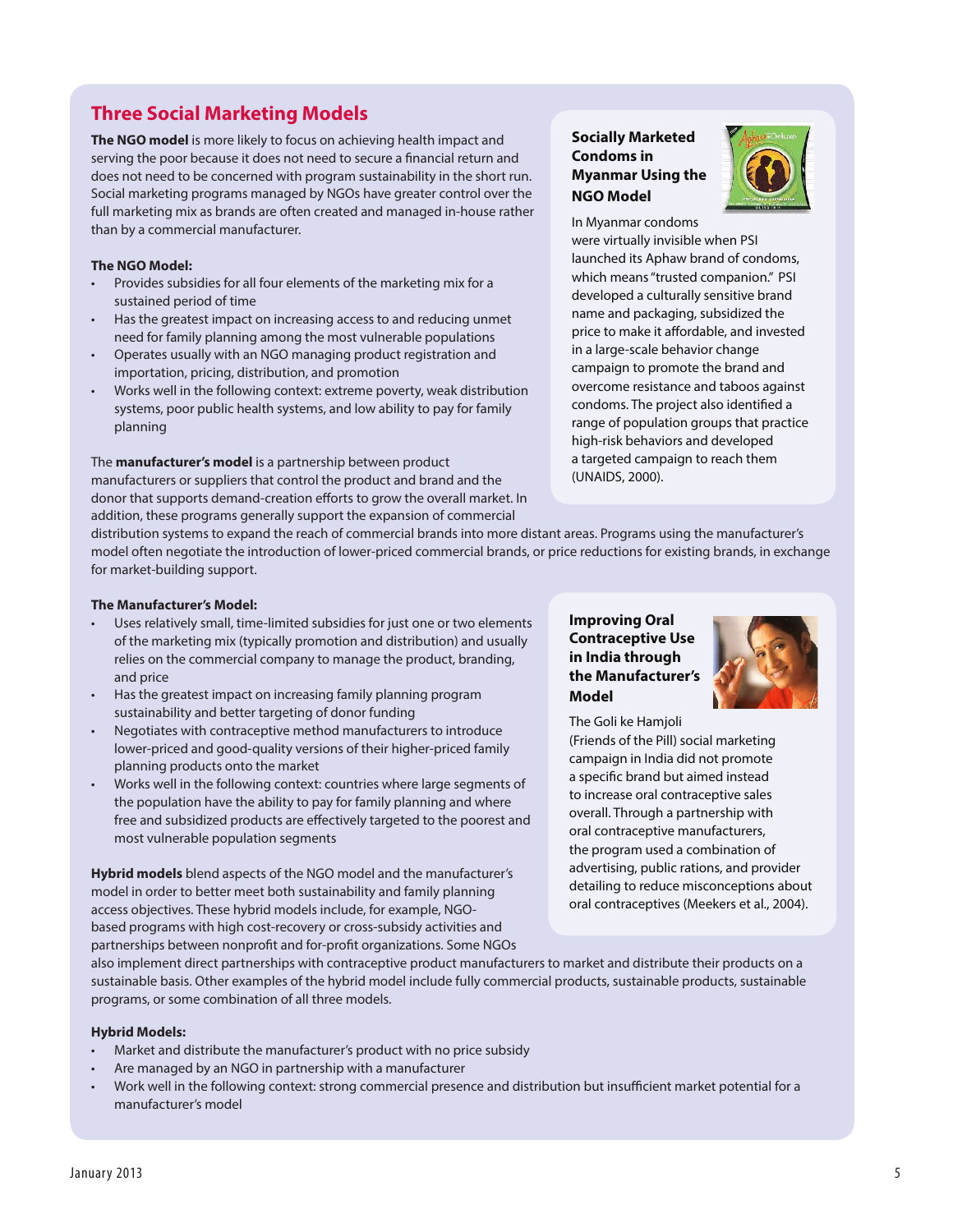Key considerations for social marketing programs:

- • **Match the social marketing model to program objectives and country context.** The most appropriate social marketing model—NGO model, manufacturer's model, or a hybrid—depends on the program's objectives and country context, including the level of economic development, policy environment, commercial sector infrastructure, ability and willingness of clients to pay, level of family planning use, and unmet need.
- **Ensure coordination among key players for effective market segmentation.** Coordination with other donors and the public sector will ensure that free and heavily subsidized social marketing products are targeted to those who need them the most. This will help to avoid crowding out low-priced commercially viable family planning products from the market that are serving those who can afford to pay.
- • **Conduct research to ensure appropriate social marketing program design and implementation.** Research helps a social marketing program gain insight into and segment the target audience. In addition, continuous monitoring and evaluation with iterative adjustments to program design and implementation will help ensure greatest impact.
- **Use the power of social marketing to introduce and scale up access to and use of new contraceptive products and brands.** Social marketing offers programs the ability to quickly increase consumer knowledge of new products and brands and scale up distribution. Once a social marketing program has been established, additional products can be added, building on the existing platform and leveraging resources.
- **Invest in behavior change communication.** Social marketing programs should have both supply and demandside components. Sufficient multi-year investment in behavior change communication is key. Campaigns and local promotional activities need to be rooted in audience research, continually monitored, and adjusted over time. (See the HIP brief on health communication for more information.)
- **Plan for sustainability at the beginning.** Multi-year funding is needed to build a sustainable market for contraceptive products. Short-term donor funds can result in subsidized products being pulled from the market or significant price increases.

# Principles for Success

- Take advantage of prior and ongoing successful campaigns.
- • Start with target markets that are most ready for action.
- Promote single, doable behaviors—one at a time.
- Make access easy.
- Have a little fun with messages that promote positive social behavior and gender dynamics.
- Use media channels at the point of decision making.
- Consider popular/ entertainment media.

Source: Adapted from Kolter and Lee, 2008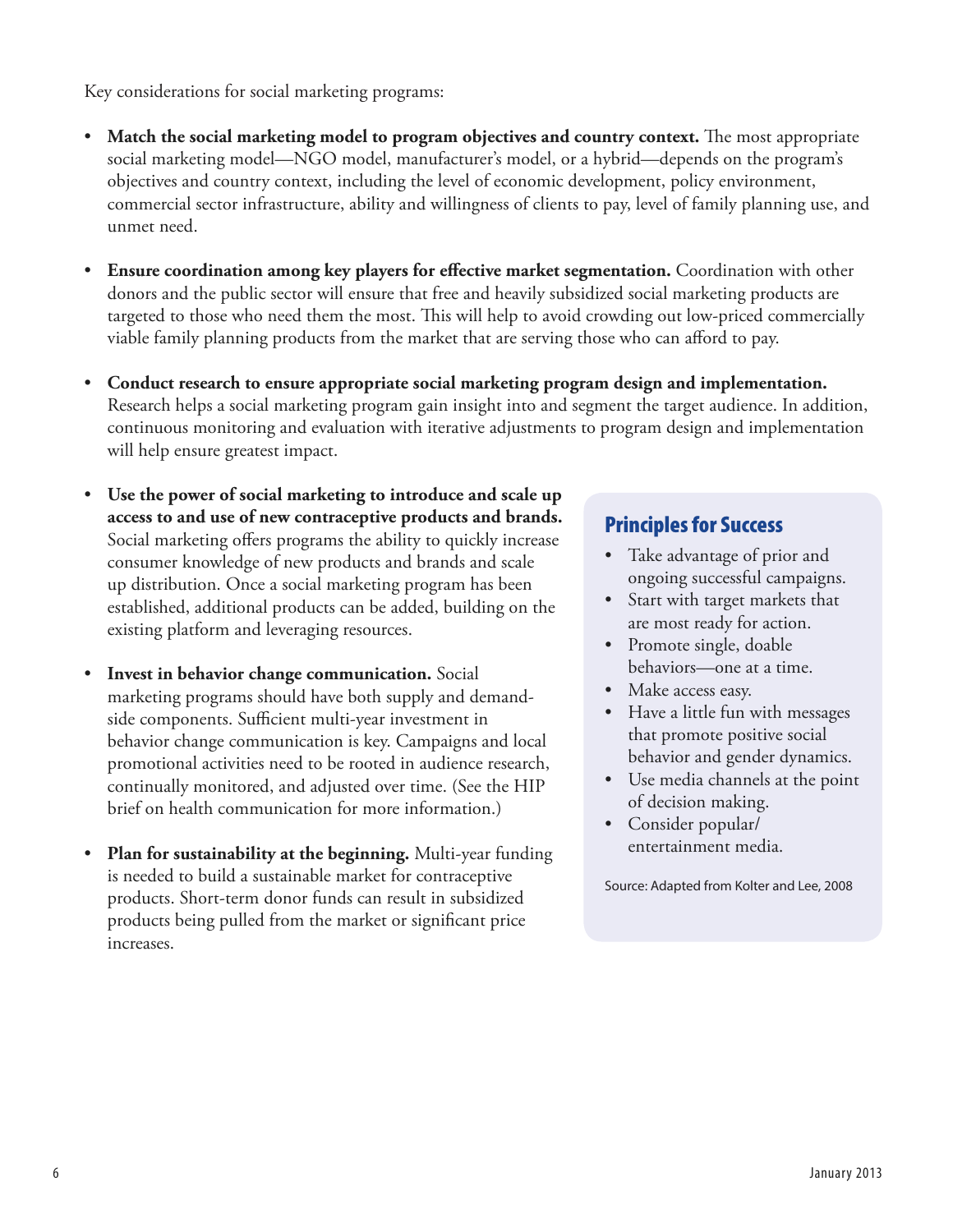# TOOLS AND RESOURCES

- • **Social Marketing Models for Product-Based Reproductive Health Programs.** Provides detailed guidelines on how best to match different social marketing models and approaches to mission objectives and country context [http://pdf.usaid.gov/pdf\\_docs/PNACT358.pdf](http://pdf.usaid.gov/pdf_docs/PNACT358.pdf)
- • **Summary of Sustainability Strategies for Social Marketing Programs.** Provides a quick reference guide to the sustainability strategies discussed in greater detail in *Moving Toward Sustainability: Transition Strategies for Social Marketing Programs* [http://shopsproject.org/sites/default/files/](http://shopsproject.org/sites/default/files/resources/4071_file_Strategies.pdf ) [resources/4071\\_file\\_Strategies.pdf](http://shopsproject.org/sites/default/files/resources/4071_file_Strategies.pdf )
- • **Total Market Initiative for Reproductive Health.** Describes strategies for coordination and maximizing effective targeting of commercial, NGO, and public-sector programs [http://www.rhsupplies.org/working-groups/market-development-approaches/facilitating-public](http://www.rhsupplies.org/working-groups/market-development-approaches/facilitating-public-private-collaboration/total-market-initiative.html)[private-collaboration/total-market-initiative.html](http://www.rhsupplies.org/working-groups/market-development-approaches/facilitating-public-private-collaboration/total-market-initiative.html)
- **Social Marketing: Influencing Behaviors for Good.** Quick reference guide on the key elements of successful social marketing initiatives. Includes a description of the many mechanisms to influence good behavior, a list of the principles of success, and a description of the steps in the planning process [http://www.epa.gov/owow/NPS/outreach2009/pdf/051209\\_0930\\_Lee\\_handout.pdf](http://www.epa.gov/owow/NPS/outreach2009/pdf/051209_0930_Lee_handout.pdf)

For more information about HIPs, please contact the HIP team at USAID at [fphip@k4health.org](mailto:fphip%40k4health.org.%20?subject=).

# **References**

Agha S. [A quasi-experimental study to assess the impact of four adolescent sexual health interventions in sub-Saharan Africa.](http://www.guttmacher.org/pubs/journals/2806702.pdf) Int Fam Plan Perspect 2002;28(2):67-70, 113-118.

Agha S, Do M, Armand F. When donor support ends: the fate of social marketing products and the markets they help create. Soc Mar Q 2005;12(2):28-42.

Agha S, Do M. Does an expansion in private sector contraceptive supply increase inequality in modern contraceptive use? Health Policy Plan 2008;23(6):465-475.

Armand F. [Social marketing models for product-based reproductive health programs: a comparative analysis.](http://pdf.usaid.gov/pdf_docs/PNACT358.pdf) Washington, DC: USAID/ Commercial Market Strategies Project; 2003.

Barnes J, O'Hanlon B, Feeley F, McKeon K, Gitonga N, Decker C. Kenya private health sector assessment. Bethesda, MD: Abt Associates/Private Sector Partnerships-*One* Project; 2009.

Chapman S, Astatke H. Review of DFID approach to social marketing. Annex 5: [Effectiveness,](http://hdrc.dfid.gov.uk/wp-content/uploads/2012/10/Review-of-DFID-approach-to-Social-Marketing-Annex5.pdf) efficiency and equity of social marketing, Appendix [to Annex 5: The social marketing evidence base](http://hdrc.dfid.gov.uk/wp-content/uploads/2012/10/Review-of-DFID-approach-to-Social-Marketing-Annex5.pdf). London: DFID Health Systems Resource Centre; 2003.

DKT International. [1991 – 2010 Contraceptive social marketing statistics](http://www.dktinternational.org/publications-resources/contraceptive-social-marketing-statistics/). Washington, DC: DKT International; 2011.

Eminence. Evaluation of Blue Star Program. Report prepared for Social Marketing Company. Dhaka, Bangladesh: Eminence; 2010.

Institute for Reproductive Health (IRH), Georgetown University. Social [Marketing final report: three country overview](http://pdf.usaid.gov/pdf_docs/PNADL891.pdf). Washington, DC: IRH; 2008.